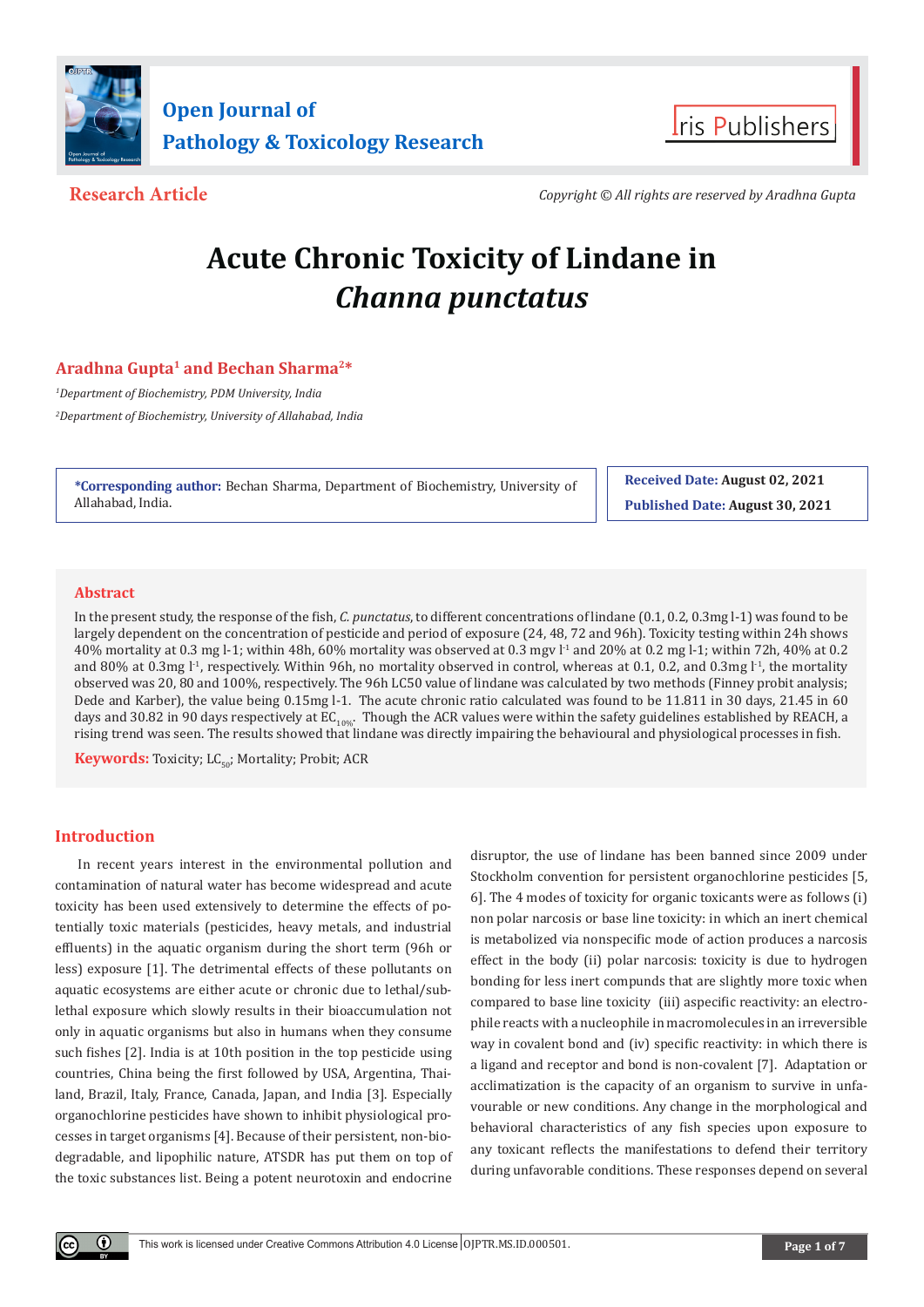factors like environmental conditions, concentration of toxicant in medium, species and size of the organism. The interaction of these toxicants with the olfactory neurons of aquatic organisms leads to impair neuron functionality [8]. The behavioral changes due to predator-prey interactions act as essential link between the effects of toxicants on individuals and results at a higher level of organizations [9]. The assessment of these responses in laboratory conditions provides us the information on how much low the concentration of toxicants is in the water, no matter if not lethal; it will always have its slow and undetectable effects on the aquatic biota.

The present study was carried out to assess the acute toxicity of lindane up to 96h treatment duration and the behavioural changes of *C. punctatus* under laboratory conditions. The results obtained were then manipulated by ACE software for determining acute chronic toxicity upto 90 days. The need to extrapolate the acute toxicity results into the chronic toxicity is to assess the sensitiveness to aquatic organisms on long term of exposures. To perform chronic toxicity tests for aquatic organisms in laboratories is not easy as it requires maintaining the animals in living condition, laborious and expensive too. ACE (acute to chronic estimation) Software Version 2.0, calculated data are used widely and proved to be accurate in manipulating low level mortality in chronic exposures [10-13]. The maximum admissible toxicant concentration (MATC) is the value which has two limits. The lowest limit is the value (NOEC) which has no observed affect at higher concentrations and highest limit is the value (LOEC) which has lowest observed effect based on statistics analysis of variance with no confidence limits.

#### **Materials and Methods**

Healthy Snakehead fish *C. punctatus* mean length (6cm-8cm)

**Table 1:** Impact of lindane on the behavioural pattern of *C. punctatus* exposed for 96h.

and mean weight (25g-30g) were treated with potassium permanganate  $(0.1\%$ , w/v) and acclimatized for seven days in water at 18-220C in separate glass tanks  $(1x1 \text{ ft})$ , each containing 5 fish, under standard laboratory conditions. Lindane (99% pure) technical grade was used in the study. The fish were exposed to 0.3, 0.2, and 0.1mg/l of the compound dissolved in 0.5ml of acetone. In the tank containing a control group, only 0.5ml of acetone (no pesticides) was added. Fish were confirmed dead when there was no more extended response to prodding. The 96h  $LC_{50}$  value of lindane was calculated using the arithmetic method of Karber as adopted by Dede and Kaglo [14] and by the Finney probit regression line [15]. The behavioural morphological changes in the model organism fish were also recorded during the course of exposure. Further with the help of ACE software the maximum likelihood values for no effect concentration for 30, 60 and 90 days respectively were used to analyze Acute chronic toxicity ratio (ACR). The NOEC and LOEC values were taken at EC 10% (effective concentration at 10% mortality). The ACR was calculated by formula:

 $ACR = LC_{co}/MATC$ ;  $MATC = \sqrt{(NOEC)(LOEC)}$ 

#### **Results and Discussion**

#### **Behavioural and Morphological study**

The behavioral response of the fish *C. punctatus* treated with lindane was found to be largely relying on the concentration of pesticide and period of exposure. The responses were determined when the fish was exposed to different concentrations of lindane (0mg/l-control, 0.1mg/l, 0.2mg/l and 0.3mg/l) for different periods of treatment (24h, 48h, 72h and 96h). The changes in morphological and behavioral responses were recorded and the results are shown in (Table 1).

|                          | Concentration of lindane (mg l-1) |           |               |                                         |  |
|--------------------------|-----------------------------------|-----------|---------------|-----------------------------------------|--|
| <b>Parameter</b>         | $\bf{0}$                          | 0.1       | 0.2           | 0.3                                     |  |
| Skin color               | Gray                              | Dull gray | Dull gray     | Dull gray small patches on ventral side |  |
| Gills color              | Bright red                        | Red       | Reddish-black | Dark black-red clots                    |  |
| Opercular movement       |                                   | $^{++}$   | $^{+++}$      | $^{+++}$                                |  |
| Bottom dwelling activity | $^{+++}$                          | $^{++}$   | $+$           | $\ddot{}$                               |  |
| Eve movement             | $\overline{\phantom{a}}$          | $^{++}$   | $^{++}$       | $\ddot{}$                               |  |
| Jumping activity         |                                   | $^{++}$   | $^{+++}$      | $^{+++}$                                |  |
| Mucous secretion         |                                   | $+$       | $^{++}$       | $^{+++}$                                |  |

The fish were observed for 96h and behavioral parameters were recorded as suggested by Kumari et al., (1997). (-) sign shows regular activity. Increase or decrease in the (+) sign shows an increase or decrease in the activity. h represents time in an hour. The data indicated a drastic increase in the rate of opercular movement and jumping activity of fish, whereas the bottom-dwelling activity significantly decreased compared to control. Upon increasing the concentration of pesticide in the incubation medium, the responses of the fish also enhanced. However, their eye movement increased

up to  $0.2$ mg/l compared to that of  $0.3$ mg  $l<sup>-1</sup>$ . At highest concentration of lindane  $(0.3 \text{mg} \cdot 1)$  the colour of the fish skin turned to dull gray with small dark coloured patches on the ventral side.

The different behavioural responses shown by fish are in actual the strategies which the organisms used to resist the chemical exposure. These toxicants may be entering the circulatory path by direct diffusion through gill filaments or skin [16]. Gills respond quickly to toxicants due to their large surface area and small diffusion distance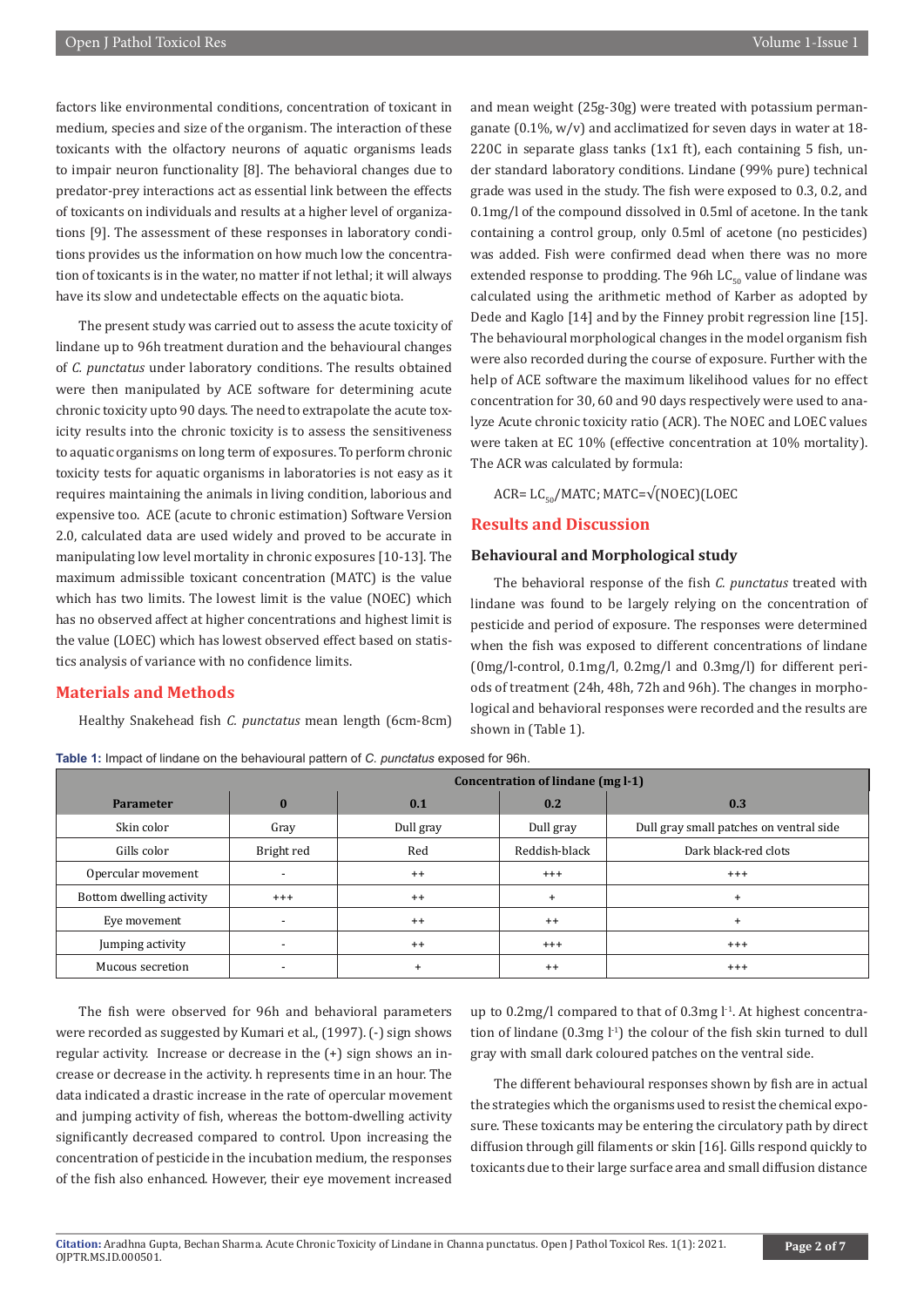between water and blood. The change in color of gills at higher concentration (0.3mg/l) proves that there is some kind of impairment in the respiratory surface resulting in decreased gas exchange and blood flow and increased opercular rate [17]. Minimum secretion of mucous is normal as it protects the fish from the direct interaction with aquatic microbes by colonization of microbes on mucous. It also improves mechanical protection and osmoregulation. The excess mucous secretion in the present study by the fish may have clogged the gill surface resulting in higher gas exchange and respiration [18]. Such fishes have been shown to possess increased rate of pesticide uptake from the aquatic environment which reduces the bottom-dwelling activity of fishes possibly by modifying the behavior of the fish which strives to survive on least expense of energy and exposure of toxicant [19]. Stressed fish uses stored fats and protein to compete with the existing condition of toxicant exposure. Stress can also be correlated to neuronal excitation resulting in decreased neurotransmitters and enzymes. They probably block the GABA-gated chloride metabolism leading to hyperexcitation, convulsions and death. The results of the present study indicated that lindane exerts toxic effects on fish. The change in skin color may be due to less secretion of melanophore stimulating hormone or direct action of pesticide on melanocyte. The jumping or escape behavior, more directly related to swimming patterns, is a prevalent indicator of aquatic pollution endured by aquatic organisms. It has been proved that with increase in exposure period there is increase of reactive oxygen species which later decreases [20]. Based on this

finding it can be correlated to absence of responses or no activity shown by fish exposed to contaminants which may be due to their acclimatization potential, and thus non-willingness or lack of energy or impaired decision-making ability. The erratic/ lethargic swimming behavior has been reported in Zebrafish for nano plastics, European Seabass exposed to mercury etc [21, 22].

#### **Acute Toxicity testing**

The toxicity testing of lindane in *C. punctatus* within 24, 48, 72 and 96h is shown in Table 2. Toxicity testing within 24h shows no mortality in control (0 mg  $\lfloor$ -1) and at 0.1mg  $\lfloor$ -1 and 0.2mg  $\lfloor$ -1 concentrations of lindane, whereas 40% mortality was observed at 0.3 mg l<sup>-1</sup>. After treating the fish for 48h, no mortality was observed in control (0mg  $l^{-1}$ ) and at (0.1mg  $l^{-1}$ ), whereas 20% and 60% mortality was observed at 0.2 and 0.3 mg  $l<sup>-1</sup>$  concentrations, respectively. The toxicity assay after 72h shows no mortality in control (0 mg  $1<sup>1</sup>$ ) and at 0.1mg  $1<sup>1</sup>$  concentration of lindane, whereas 40 and 80% mortality was observed at 0.2 and 0.3mg  $l<sup>-1</sup>$  concentrations of lindane, respectively. When the experiment was extended upto 96h, no mortality was observed in control  $(0 \text{ mg } l^1)$ , whereas 20, 80, and 100% mortality was observed at 0.1, 0.2, and 0.3mg l<sup>-1</sup>, respectively. The 96h  $LC_{\epsilon_0}$  value of lindane was calculated using the arithmetic method of Karber as adopted by Dede and Kaglo (2001) Table 3 and by probit regression line Figure 1. The 96h  $LC_{50}$  value of organochlorine pesticide lindane was calculated to be 0.15mg l-1 in *C. punctatus* by both methods (Table 2,3 and Figure 1).



**Figure 1:** Probit regression line showing mortality of *C. punctatus* against log concentration of lindane for 96h exposure.

|                                                                                                                                                      |                           | No. of alive fish<br><b>Treatment duration</b> |                |     |          | % survival | % mortality | <b>Probit value</b> |
|------------------------------------------------------------------------------------------------------------------------------------------------------|---------------------------|------------------------------------------------|----------------|-----|----------|------------|-------------|---------------------|
| <b>Concentration</b>                                                                                                                                 | <b>Log Concen-tration</b> |                                                |                |     |          |            |             |                     |
|                                                                                                                                                      |                           | 24h                                            | 48h            | 72h | 96h      |            |             |                     |
|                                                                                                                                                      |                           | 10                                             | 10             | 10  | 10       | 100        | 0           |                     |
| 0.1                                                                                                                                                  | $-1$                      | 10                                             | 10             | 10  | 8        | 80         | 20          | 4.16                |
| 0.2                                                                                                                                                  | $-0.699$                  | 10                                             | 8              | 6   | 2        | 20         | 80          | 5.84                |
| 0.3                                                                                                                                                  | $-0.523$                  | 10                                             | $\overline{4}$ | 2   | $\Omega$ |            | 100         | 7.33                |
| The values represent the mortality of C. punctatus at 24, 48, 72, and 96h, respectively. Concentrations are in mg l-1. h represents time in an hour. |                           |                                                |                |     |          |            |             |                     |

**Table 2:** Toxicity testing of lindane on *C. punctatus* up to 96h.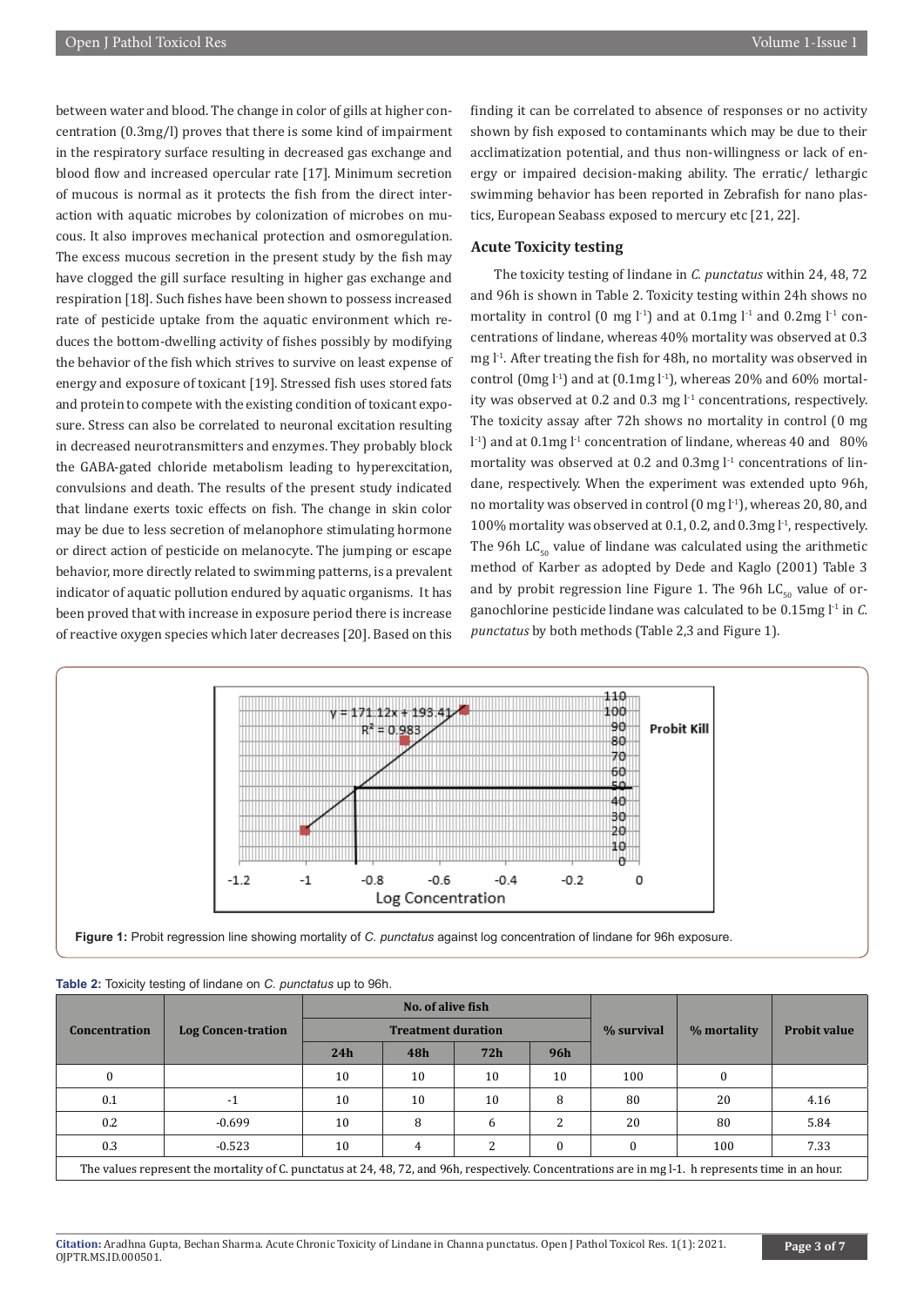| <b>Concentration</b> (mg/l) | <b>Concentration difference</b> | No. of alive fish | No. of dead fish | <b>Mean death</b> | Mean death dose difference |
|-----------------------------|---------------------------------|-------------------|------------------|-------------------|----------------------------|
|                             |                                 | 10                |                  |                   |                            |
| 0.1                         |                                 |                   |                  |                   | 0.1                        |
| 0.2                         | 0.1                             |                   |                  |                   | 0.5                        |
| 0.3                         |                                 |                   | 10               |                   | 0.9                        |
| Total                       |                                 |                   |                  |                   |                            |

 $LC_{50} = LC_{100}$  -

 $\sum \frac{\text{Mean death} \times \text{Concentration difference}}{\text{No. of organisms per group}}$  0.3-(1.5/10)=0.15mg/l

From the Figure 1 it is clear that the Log concentration corresponding to  $Lc_{50}$  is -0.838., which equals to 0.15mg l<sup>-1</sup>.

The percent mortality of *C. punctatus* at different concentrations of lindane for varying treatments period such as 24, 48, 72, and 96h were also recorded. The results presented in Figure 2 (A,

B, C, and D) indicated S-shaped curve between percent mortality and the concentration of lindane for *C. punctatus* exposed to the pesticide for specific treatment duration. The  $LC_{50}$  values for each of the treatment durations were calculated from these graphs. The calculated  $LC_{50}$  values for lindane to *C. punctatus* at 24, 48, 72, and 96h are demonstrated in Table 4. The results indicated a maximum  $LC_{50}$  value for the smallest treatment duration (24h) and the lowest LC<sub>50</sub> value for lindane at maximum treatment duration (96h). The computed  $LC_{50}$  values were found to be 0.24, 0.21, 0.175 and 0.13mg l<sup>-1</sup>, respectively, for lindane after 24, 48, 72, and 96h (Figure 2 and Table 4).



**Figure 2:** Dose dependent percent mortality curve of *C. punctatus* at different concentratins (0.3, 0.2 and 0.1mg l-1) of lindane for treatment periods of 24h (A), 48h (B), 72h (C), 96h (D).

| <b>Table 4: LC50 values of lindane at different treatment durations.</b> |  |  |  |
|--------------------------------------------------------------------------|--|--|--|
|                                                                          |  |  |  |

| <b>S. No.</b>                                          | Pesticide | Time (h) | Calculated LC50 (mg l-1) |
|--------------------------------------------------------|-----------|----------|--------------------------|
|                                                        | у НСН     | 24       | $0.24 \pm 0.01$          |
|                                                        | у НСН     | 48       | $0.21 \pm 0.009$         |
|                                                        | у НСН     | 72       | $0.175 \pm 0.002$        |
|                                                        | у НСН     | 96       | $0.13 \pm 0.02$          |
| The values were calculated from Figures A, B, C and D. |           |          |                          |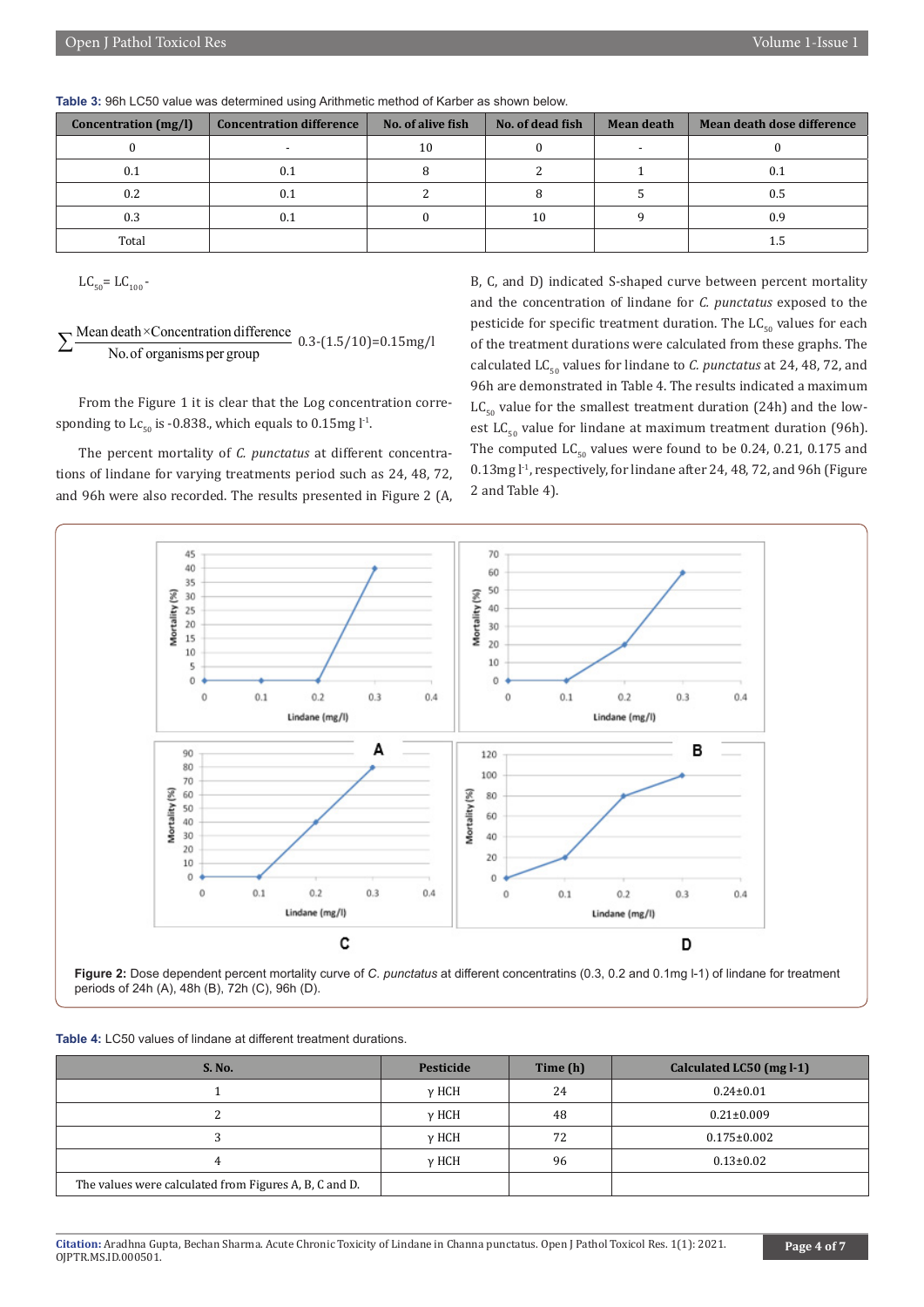Acute toxicity caused by lindane showed a significant positive correlation between dose and mortality because increased concentrations of toxic chemicals in water resulted in more intake or entry of toxic chemicals in the body of the animals. The  $LC_{50}$  values found to be continuously decreased with an increasing period of exposure Table 4. It is usually observed that toxicity of pollutants to fish often increases with temperature, which may be due to reduced oxygen solubility or increased uptake of the toxin [23]. Toxicity to fish decreases as their weight increases because of lipophilic nature of lindane and so less availability to target organs [24, 25].

The results of the present study shown in Tables 3 indicated that lindane is quite efficient in causing lethal toxicity to the fish even at very low concentrations. The 96h LC<sub>50</sub> value (0.15mg l<sup>-1</sup>) for *C. punctatus* suggests that the fish showed a quick response to the toxicant. The reported 96h LC $_{50}$  values in different model organisms exposed to lindane have been summarised in (Table 5).

| <b>Source</b>                                               | <b>Model organism</b>          | 96h LC50 value (mgl-1) | <b>Feeding</b> |  |
|-------------------------------------------------------------|--------------------------------|------------------------|----------------|--|
| Ramalingam et al. (1982)                                    | Colisa lalia                   | 0.135                  | Pelagic        |  |
| Ferrando (1998)                                             | Anguilla anguilla              | $0.32 - 0.55$          | Benthic        |  |
| Omitovin et al. (2006)                                      | Clarias gariepinus (juveniles) | 0.36                   | Benthopelagic  |  |
| Oliva et al. (2008)                                         | Sparus aurata                  | 0.122                  | Benthic        |  |
| Pesce et al. (2008) Jeninsia multidentata 119 Benthopelagic |                                |                        |                |  |
|                                                             | Corydorus paleatus             | 98                     | Benthopelagic  |  |
| Sarvanan et al. (2011)                                      | Cyprinus carpio                | 0.38                   | Benthopelagic  |  |
| Lawson et al. $(2011)$                                      | Clarias gariepinus             | 1.29                   | Benthopelagic  |  |
| Bijoy et al. (2012)                                         | Etroplus maculatata            | 0.028                  | Pelagic        |  |
| Bhattachariee et al. (2013)                                 | Clarias gariepinus             | $1.29$ ppm             | Benthopelagic  |  |

#### **Table 5:** LC50 of lindane in different model organisms.

# **Maximum Likelihood estimate for NO Effect concentration**

Table 6 shows the statistical output, the maximum likelihood estimates of chronic no-effect concentrations. The analyses were performed for three different chronic times (30, 60 and 90 days). Within each time period are percent level of chronic mortality (0.01–10.0%), predicted toxicant concentration associated with each percentage, standard error of the predicted toxicant concentration, and confidence limits (default is 95% confidence limits). Time dependent LC curves at 0.01%, 0.01% and 1% mortality is shown in (Figure 3 and Table 6). From the Table 6 it can be seen that concentration is decreasing to cause mortality as time is increasing. The MATC values for 30, 60, 90 days were found to be 0.0038, 0.0015, 0.0019 at 10% EC. The calculated ACR (acute chronic toxicity ratio) ratio at  $EC_{10\%}$  for 30, 60 and 90 days is 11.811, 21.45, 30.82. The results show increase in ACR value on increasing exposure period. The increase in ACR ratio can be due to many factors. Not a single factor can be attributed to the increase of ACR values. It can be due to long time bioaccumulation as some times chemicals are present chronically in the medium or persistence which is evidenced by the erratic behaviour of aquatic organisms. The high ACR values tell us about injury caused to aquatic organisms by pesticides and heavy metals [26]. The ACR values upto 10.5 has been reported for fish which is less than the ACR safety factor of 100 as stated by REACH guidance [27, 28]. The calculated ACR values in the present study are below the ACR safety factor given by REACH guidance.

| <b>Parameter</b> | <b>Estimate</b>                                                                                                                                                                                                         | 95.00% Lower limit    | 95.00% Upper limit |                    |  |
|------------------|-------------------------------------------------------------------------------------------------------------------------------------------------------------------------------------------------------------------------|-----------------------|--------------------|--------------------|--|
| AA               | 0.163467                                                                                                                                                                                                                | 0.089561              | 0.2373731          |                    |  |
| B                | 2.966281                                                                                                                                                                                                                | $\theta$              | 5.9662386          |                    |  |
| C                | 3.261141                                                                                                                                                                                                                | 2.537397              | 3.9848855          |                    |  |
| A                | 215.3699                                                                                                                                                                                                                | 0                     | 1138.766201        |                    |  |
| C/B              | 1.099404                                                                                                                                                                                                                |                       | 2.2200499          |                    |  |
|                  | INTEPRETATION: AA--measure of initial toxic strength; B—measure of mode of concentration-response; C--measure of mode of time-response; $A=(1/2)$<br>AA)**B; C/B--measure of domination between concentration and time. |                       |                    |                    |  |
| 30-DAYS          |                                                                                                                                                                                                                         |                       |                    |                    |  |
| <b>Mortality</b> | Concentration                                                                                                                                                                                                           | <b>Standard Error</b> | 95.00% lower limit | 95.00% upper limit |  |
| 0.01%            | 0.00083                                                                                                                                                                                                                 | 0.00244               | 0.00062<br>0.00562 |                    |  |
| 0.05%            | 0.00143                                                                                                                                                                                                                 | 0.00380               | 0.00098            | 0.00889            |  |

**Table 6:** Maximum Likelihood estimate for "NO Effect" concentration by Accelerated Life Testing (ALT) Theory.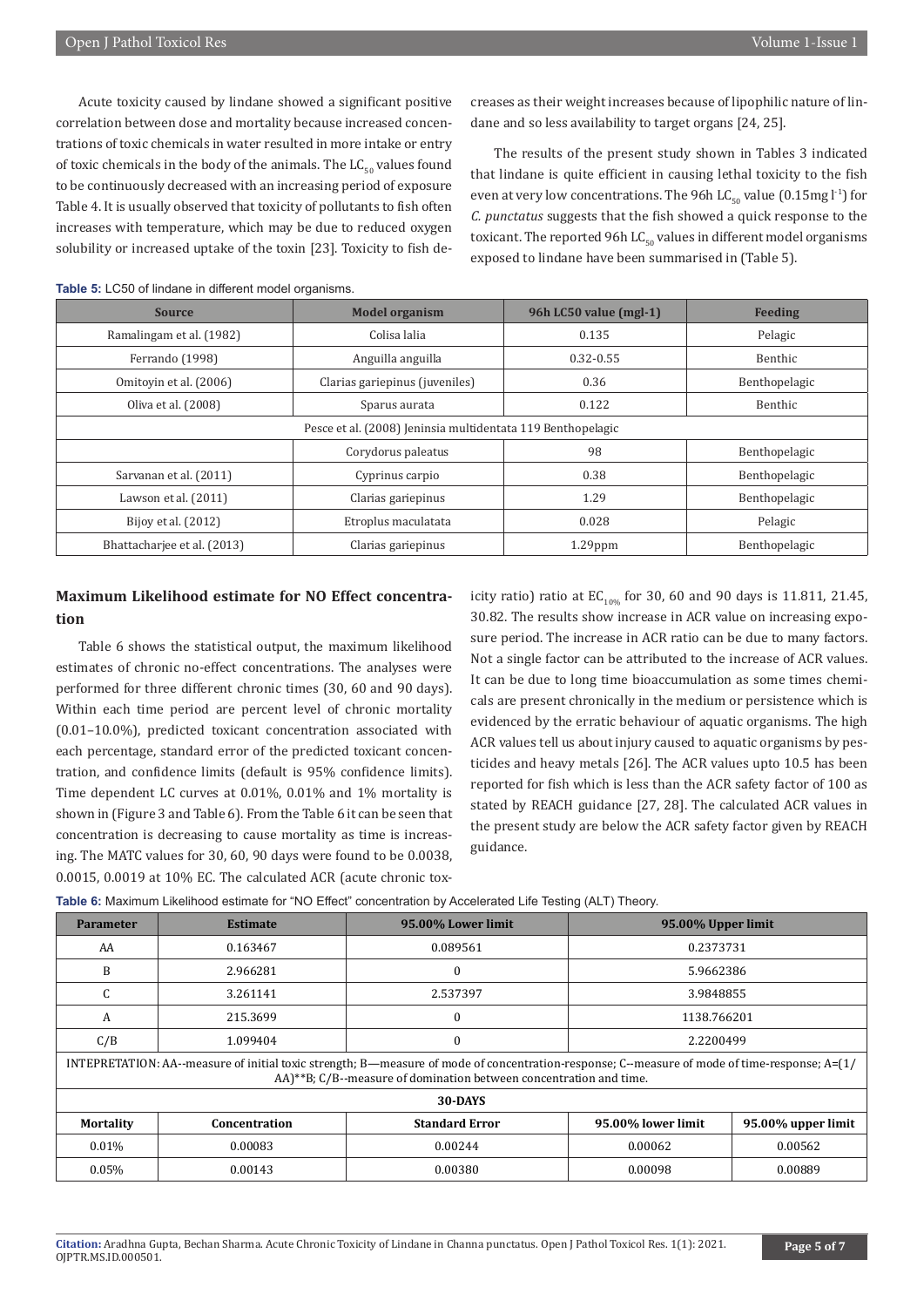| 0.10%            | 0.00181       | 0.00458               | 0.00120            | 0.01081            |
|------------------|---------------|-----------------------|--------------------|--------------------|
| 0.50%            | 0.00313       | 0.00702               | 0.00187            | 0.01690            |
| 1.00%            | 0.00395       | 0.00840               | 0.00227            | 0.02043            |
| 5.00%            | 0.00685       | 0.01264               | 0.00351            | 0.03163            |
| 10.00%           | 0.00873       | 0.01503               | 0.00424            | 0.03820            |
|                  |               | 60-DAYS               |                    |                    |
| <b>Mortality</b> | Concentration | <b>Standard Error</b> | 95.00% lower limit | 95.00% upper limit |
| 0.01%            | 0.00039       | 0.00129               | 0.00032            | 0.00292            |
| 0.05%            | 0.00067       | 0.00204               | 0.00051            | 0.00466            |
| 0.10%            | 0.00084       | 0.00247               | 0.00063            | 0.00570            |
| 0.50%            | 0.00146       | 0.00385               | 0.00100            | 0.00901            |
| 1.00%            | 0.00184       | 0.00465               | 0.00121            | 0.01096            |
| 5.00%            | 0.00319       | 0.00716               | 0.00191            | 0.01724            |
| 10.00%           | 0.00407       | 0.00862               | 0.00233            | 0.02098            |
|                  |               | 90-DAYS               |                    |                    |
| <b>Mortality</b> | Concentration | <b>Standard Error</b> | 95.00% lower limit | 95.00% upper limit |
| 0.01%            | 0.00025       | 0.00088               | 0.00022            | 0.00198            |
| 0.05%            | 0.00043       | 0.00140               | 0.00035            | 0.00318            |
| 0.10%            | 0.00054       | 0.00171               | 0.00043            | 0.00389            |
| 0.50%            | 0.00093       | 0.00268               | 0.00068            | 0.00619            |
| 1.00%            | 0.00118       | 0.00325               | 0.00084            | 0.00755            |
| 5.00%            | 0.00204       | 0.00506               | 0.00133            | 0.01196            |
| 10.00%           | 0.00261       | 0.00612               | 0.00162            | 0.01462            |



# **Conclusion**

The results of present study can be helpful in developing a risk analysis model to different organochlorine pesticides and their mixtures to understand the latent effects of the pesticide under sub-lethal concentrations. It also indicated that adequate risk assessment to aquatic life must be taken into account before the broad-scale

application of lindane as consistent exposure to lindane may be lethal to fish. Its use must be strictly controlled and regulated by appropriate legislation to prevent its bioaccumulation in the environment and to avoid immediate disastrous consequences in the aquatic ecosystem. The assessment of the responses of fish as recorded upon lindane exposure in laboratory conditions renders the